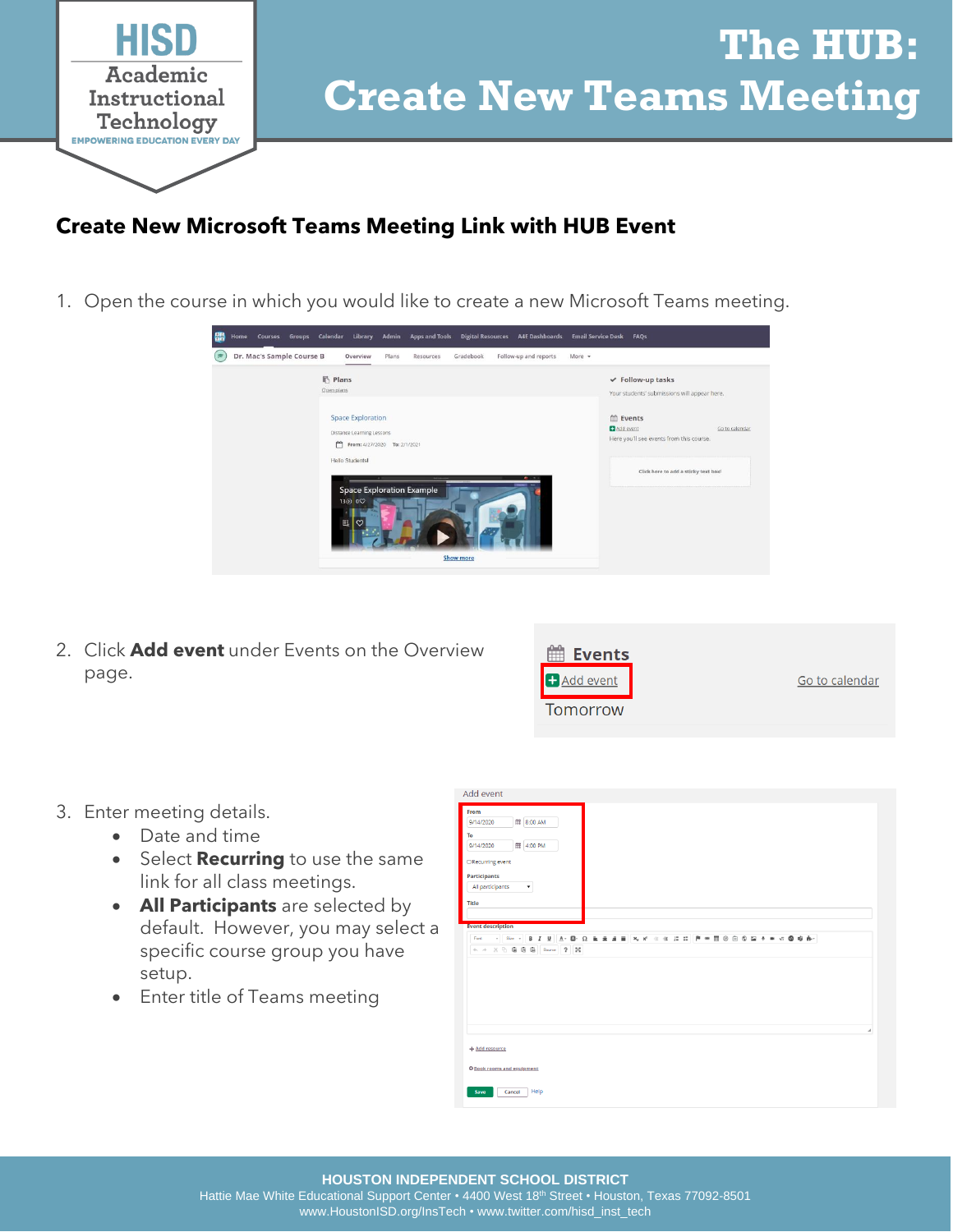

# **The HUB: Create New Teams Meeting**

4. Click on the **Teams** icon on the rich text editor under Event description.

### **Event description**



**HOUSTON INDEPENDENT SCHOOL DISTRICT**